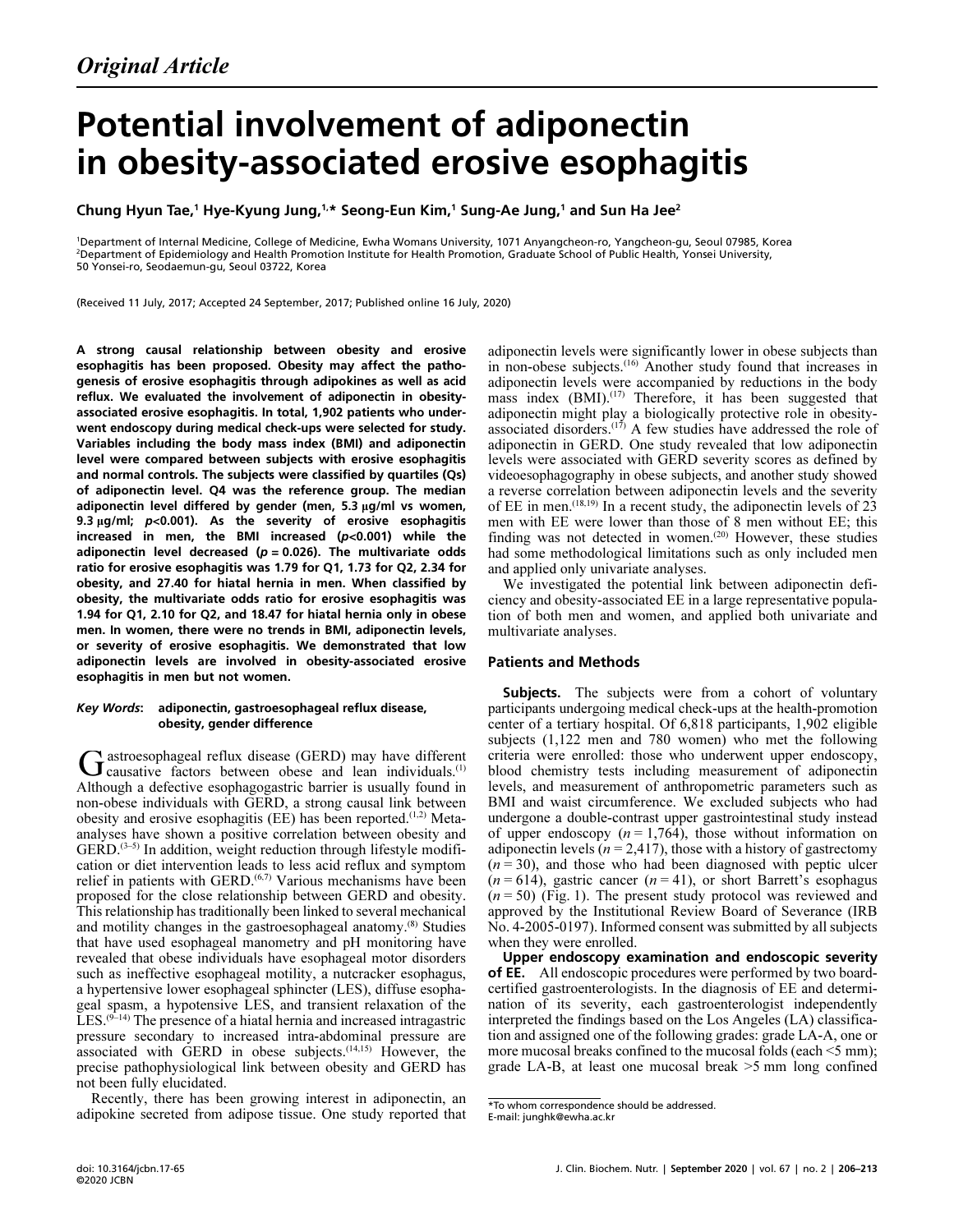

Fig. 1. Flow chart of study population selection.

to the mucosal folds; grade LA-C, at least one mucosal break continuing between the tops of two or more mucosal folds but involving <75% of the esophageal circumference; and grade LA-D, one or more mucosal breaks involving at least 75% of the esophageal circumference. Subjects with minimal change in the esophagogastric junction were considered normal controls and were not considered to have EE because of interobserver variability. A hiatal hernia was diagnosed if the distance between the gastroesophageal junction and the diaphragmatic hiatus was 2 cm or more.

Questionnaire and anthropometry. This study was conducted according to a standard protocol. All subjects were asked to complete a structured questionnaire. It contained questions regarding the subjects' smoking status (current smoker or nonsmoker), alcohol consumption (any type of beverage, average frequency, amount), and medical history (hypertension, diabetes mellitus), and medications (non-steroidal anti-inflammatory drug, proton pump inhibitor, histamine 2 blocker, statin, thiazolidinedione). We calculated the amount of ethanol intake per week by multiplying the frequency of consumption of each beverage by the alcohol content of the specified portion size. Those who consumed >140 g alcohol per week were defined as heavy drinkers. Anthropometric measurements such as weight, height, and waist circumference were also obtained. We calculated the BMI as the ratio of weight (kg) divided by height (m) in square meters.

Blood chemistry and adiponectin assay. Fasting morning blood samples were collected, stored at –80°C within 2 h, and saved until analysis. The levels of total cholesterol (TC), triglyceride (TG), high-density lipoprotein cholesterol (HDL-C), low-density lipoprotein cholesterol (LDL-C), and fasting venous glucose were measured with a Hitachi 7600 analyzer (Hitachi Ltd., Tokyo, Japan). Serum levels of insulin and high-sensitivity C reactive protein (hs-CRP) were analyzed by solid-phase two-site chemiluminescent immunometric assay using an IMMULITE 2000 (Diamond Diagnostics, Holliston, MA). Serum levels of adiponectin were measured using an enzyme-linked immunosorbent assay kit (Mesdia Co., Ltd., Seoul, Korea). Intra- and inter-assay controls were performed in accordance with the procedures of the Korean Association of Laboratory Quality Control and were 6.3% to7.4% and 4.5% to 8.6%, respectively.<sup>(21)</sup>

The homeostasis model assessment of insulin resistance (HOMA-IR) was calculated by multiplying the fasting serum concentrations of insulin  $(\mu U/ml)$  and glucose (mmol/L) and dividing the result by  $22.5^{(22)}$ 

According to the Modified National Cholesterol Education Program Adult Treatment Panel III criteria, metabolic syndrome was defined as the presence of at least three of the following five abnormalities: a high waist circumference  $(\geq 90 \text{ cm})$  in men and  $\geq$ 80 cm in women); high TG levels ( $\geq$ 150 mg/dl); low HDL-C levels ( $\leq 40$  mg/dl in men and  $\leq 50$  mg/dl in women); high blood pressure (systolic  $\geq$ 130 mmHg, diastolic  $\geq$ 85 mmHg) or treatment for previously diagnosed hypertension; and elevated fasting serum level of glucose  $(\geq 110 \text{ mg/dl})$  or taking medication for diabetes mellitus. $(23)$ 

**Statistical analysis.** The Statistical Package for the Social Sciences ver. 20.0 (SPSS Inc., Chicago, IL) was used for data entry and statistical analyses. The results are presented as mean  $\pm$  SD or  $n$  (%) for categorical variables. Student's t test was performed to compare the mean results of normally distributed continuous variables, while the chi-square test was used for categorical variables. To measure the strengths of association between adiponectin and other clinical variables, such as age, BMI, waist circumference, HOMA-IR, hs-CRP, TC, TG, HDL-C, and LDL-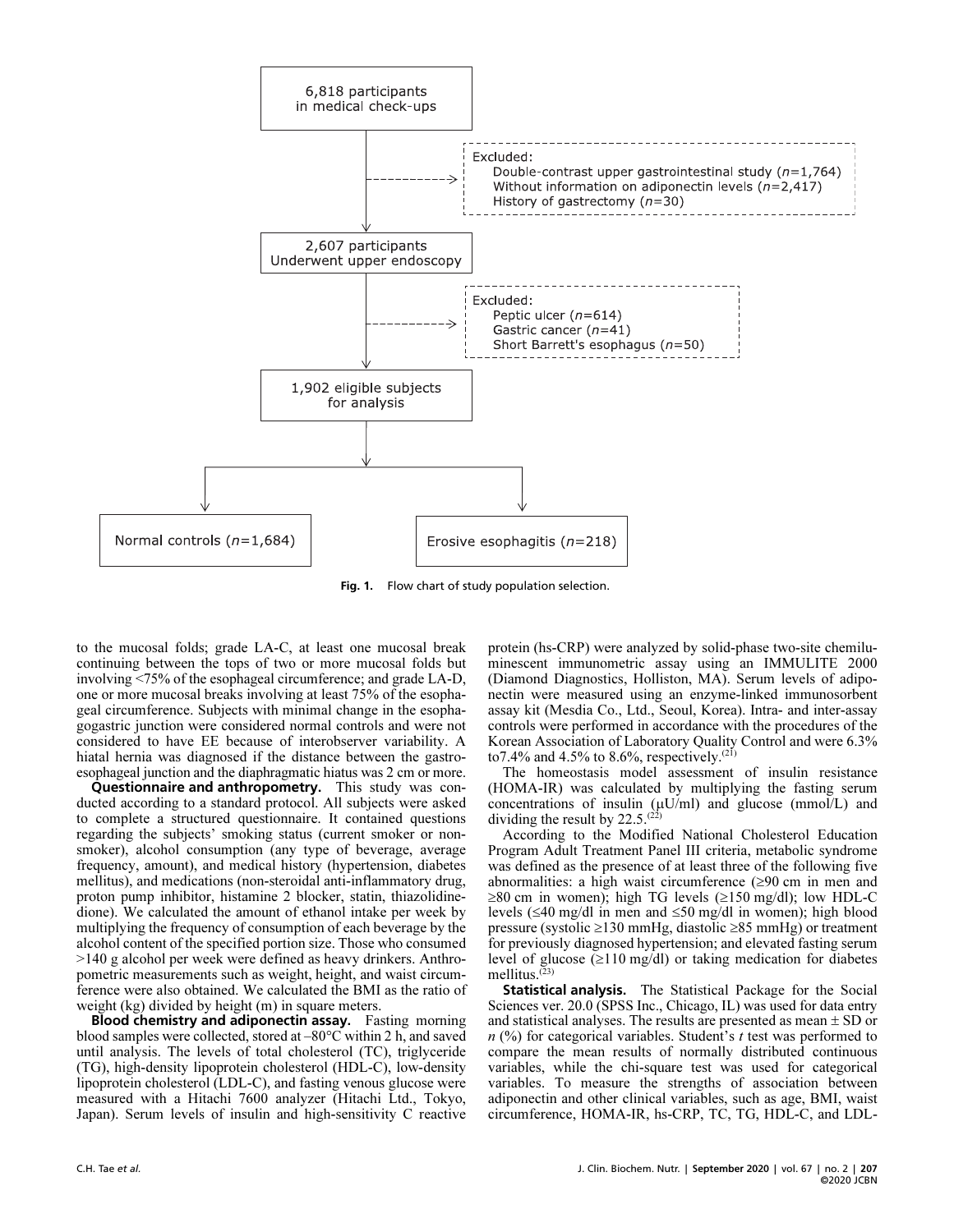C, we calculated using Spearman correlation coefficients. Adiponectin levels showed a skewed distribution and gender-related differences. Therefore, we expressed the median of adiponectin levels and categorized into quartiles (Qs) according to gender. Three cut-off points were used:  $3.7, 5.3$ , and  $7.8 \mu$ g/ml for men and 6.2, 9.3, and 13.2  $\mu$ g/ml for women. In all models, Q4 of the adiponectin level was considered the reference group.

To calculate the chi-square for linearity of numerical values in following contingencies such as both severity of EE and BMI, both severity of EE and adiponectin levels, and both Qs of the adiponectin levels and prevalence of EE, the Mantel-Haenszel linear-by-linear association was performed. Multivariate analyses were adjusted for age and four statistically significant variables: the Qs of adiponectin level, obesity, hiatal hernia, and metabolic syndrome. These four variables were significantly different in both normal controls and subjects with EE in univariate analyses and therefore were subjected multivariate analyses. Meanwhile, the waist circumference, HOMA-IR, and TG levels were significant factors in univariate analyses. However, their variance-inflated factors exceeded 10 in the multivariate model; therefore, they were not included. We considered that obesity might be a major confounding factor in the association between adiponectin and EE. To clarify the independent predictors of obesity-associated EE, we performed multivariate analyses by dividing the subjects into obese and non-obese subjects. Obesity was defined as a BMI of 25 kg/m<sup>2</sup> or higher based on Asia-Pacific criteria.<sup>(24)</sup> The odds ratio (OR) and 95% confidence interval (CI) were computed using the estimated coefficient during the multiple logistic regression analysis. A  $p$  value of <0.05 was considered statistically significant.

#### Results

Characteristics of study population. The baseline characteristics of the study population are listed in Table 1. The overall prevalence of EE was 15.9% (178 of 1,122) in men and 5.1% (40 of 780) in women. Most men with EE were classified as LA-A (157 of 178, 88.2%) and LA-B (21 of 178, 11.8%), and most women with EE were classified as LA-A (30 of 40, 75.0%) and LA-B (10 of 40, 25.0%). No subjects were classified as LA-C or LA-D. The median adiponectin levels were significantly different according to gender:  $5.\overline{3}$  µg/ml for men and  $9.\overline{3}$  µg/ml for women  $(p<0.001)$ . Therefore, the data analyses were separated by gender.

In men, there were no significant differences in age, smoking, drinking status, comorbidities such as diabetes mellitus and hypertension, medication, and levels of hs-CRP, TC, HDL-C, or LDL-C between normal controls and EE groups. However, men with EE had a higher mean BMI (25.4  $\pm$  2.6 vs 24.6  $\pm$  2.7 kg/m<sup>2</sup>; *p*<0.001), waist circumference  $(85.7 \pm 6.6 \text{ vs } 83.6 \pm 7.5 \text{ cm}; p<0.001)$ , HOMA-IR (2.1  $\pm$  1.6 vs 1.8  $\pm$  1.3; p = 0.017), TG level (158.3  $\pm$ 147.4 vs  $129.5 \pm 85.8$  mg/dl;  $p<0.001$ ), prevalence of metabolic syndrome (15.7% vs 10.5%;  $p = 0.043$ ), and prevalence of hiatal hernia (12.4% vs  $0.6\%$ ;  $p = 0.001$ ). In addition, adiponectin levels were significantly lower in subjects with EE than in normal controls (median, 5.0 vs 5.4  $\mu$ g/ml; *p* = 0.030).

#### Table 1. Baseline characteristics of subjects according to gender

|                                         | Men $(n = 1, 122)$             |                                       |         | Women $(n = 780)$              |                                      |              |  |
|-----------------------------------------|--------------------------------|---------------------------------------|---------|--------------------------------|--------------------------------------|--------------|--|
|                                         | Normal controls<br>$(n = 944)$ | Erosive<br>esophagitis<br>$(n = 178)$ | p value | Normal controls<br>$(n = 740)$ | Erosive<br>esophagitis<br>$(n = 40)$ | p value      |  |
| Age (years), mean $\pm$ SD              | $45.6 \pm 9.4$                 | $45.5 \pm 9.0$                        | 0.803   | $44.4 \pm 9.7$                 | $47.3 \pm 11.6$                      | 0.068        |  |
| BMI (kg/m <sup>2</sup> ), mean $\pm$ SD | $24.6 \pm 2.7$                 | $25.4 \pm 2.6$                        | < 0.001 | $22.8 \pm 0.1$                 | $23.1 \pm 0.6$                       | 0.533        |  |
| $<$ 25.0, n $(\%)$                      | 558 (59.1)                     | 72 (40.4)                             | < 0.001 | 583 (78.8)                     | 28 (70.0)                            | 0.234        |  |
| ≥25.0, $n$ (%)                          | 386 (40.9)                     | 106 (59.6)                            |         | 157 (21.2)                     | 12 (30.0)                            |              |  |
| Waist circumference (cm), mean $\pm$ SD | $83.6 \pm 7.5$                 | $85.7 \pm 6.6$                        | < 0.001 | $75.9 \pm 33.8$                | $75.5 \pm 7.7$                       | 0.937        |  |
| Adiponectin ( µg/ml)                    |                                |                                       |         |                                |                                      |              |  |
| Mean $\pm$ SD                           | $6.3 \pm 4.0$                  | $5.7 \pm 2.9$                         | 0.008   | $10.3 \pm 5.7$                 | $10.2 \pm 5.6$                       | 0.395        |  |
| Median (min-max)                        | $5.4(0.5-37.0)$                | $5.0(0.2-15.8)$                       | 0.03    | $9.3(0.5-0.3)$                 | $9.1(0.5-0.8)$                       | 0.708        |  |
| HOMA-IR, mean $\pm$ SD                  | $1.8 \pm 1.3$                  | $2.1 \pm 1.6$                         | 0.017   | $16.2 \pm 10.7$                | $15.4 \pm 8.6$                       | 0.65         |  |
| Hs-CRP (mg/dl), mean $\pm$ SD           | $0.1 \pm 0.2$                  | $0.1 \pm 0.2$                         | 0.909   | $0.1 \pm 0.1$                  | $0.2 \pm 0.1$                        | 0.875        |  |
| TC (mg/dl), mean $\pm$ SD               | $192.1 \pm 35.9$               | $192.1 \pm 32.2$                      | 0.908   | $184.5 \pm 32.7$               | $190.8 \pm 36.0$                     | 0.235        |  |
| TG (mg/dl), mean $\pm$ SD               | $129.5 \pm 85.8$               | $158.3 \pm 147.4$                     | < 0.001 | $80.2 \pm 45.0$                | $89.6 \pm 50.3$                      | 0.198        |  |
| HDL-C (mg/dl), mean $\pm$ SD            | $49.1 \pm 10.8$                | $48.6 \pm 12.0$                       | 0.539   | $58.4 \pm 12.2$                | $58.3 \pm 14.2$                      | 0.967        |  |
| LDL-C (mg/dl), mean $\pm$ SD            | $107.7 \pm 27.2$               | $104.0 \pm 28.2$                      | 0.098   | $99.9 \pm 22.3$                | $102.6 \pm 32.7$                     | 0.576        |  |
| Current smoker, n (%)                   | 140 (14.8)                     | 32(18.0)                              | 0.252   | 34 (4.6)                       | 2(5.0)                               | 0.756        |  |
| Heavy drinking, n (%)                   | 553 (58.6)                     | 102 (57.3)                            | 0.725   | 108 (14.5)                     | 5(12.5)                              | 0.223        |  |
| Metabolic syndrome, n (%)               | 99 (10.5)                      | 28 (15.7)                             | 0.043   | 34 (4.6)                       | 2(5.0)                               | 0.707        |  |
| Hypertension, $n$ (%)                   | 164 (17.4)                     | 27 (15.2)                             | 0.389   | 181 (24.5)                     | 15 (37.5)                            | 0.064        |  |
| Diabetes mellitus, n (%)                | 189 (20.0)                     | 28 (15.7)                             | 0.57    | 16(2.2)                        | 1(2.5)                               | 0.595        |  |
| Medication, n(%)                        |                                |                                       |         |                                |                                      |              |  |
| <b>NSAID</b>                            | 40 (4.3)                       | 15(7.8)                               | 0.064   | 38(5.1)                        | 2(5.0)                               | 0.553        |  |
| PPI or H2B*                             | 16(1.8)                        | 0                                     | 0.09    | 10(1.5)                        | 2(6.9)                               | 0.085        |  |
| Statin*                                 | 37(4.1)                        | 8(4.5)                                | 0.802   | 22(3.3)                        | 1(3.4)                               | 0.961        |  |
| Thiazolidinedione*                      | 0                              | 1(0.6)                                | 0.164   | 2(0.3)                         | 0                                    | $\mathbf{1}$ |  |
| Hiatal hernia, n (%)                    | 6(0.6)                         | 22 (12.4)                             | 0.001   | 2(0.3)                         | 4(10.0)                              | < 0.001      |  |
| Erosive esophagitis, $n\ll 0$           |                                |                                       |         |                                |                                      |              |  |
| LA-A                                    |                                | 157 (88.2)                            |         |                                | 30 (75.0)                            |              |  |
| $LA-B$                                  |                                | 21 (11.8)                             |         |                                | 10(25.0)                             |              |  |

BMI, body mass index; HOMA-IR, Homeostasis model assessment of insulin resistance; hs-CRP, high-sensitivity C reactive protein; TC, total cholesterol; TG, triglyceride; HDL-C, high-density lipoprotein cholesterol; LDL-C, low-density lipoprotein cholesterol; NSAID, nonsteroidal anti-inflammatory TG, triglyceride; HDL-C, high-density lipoprotein cholesterol; LDL-C, low-density lipoprotein cholesterol; NSAID, nonsteroidal anti-inflammatory<br>drug; PPI, proton pump inhibitor; H2B, histamine 2 blocker; LA, Los Angeles C dinedione was missing in 127 (6.7%) subjects.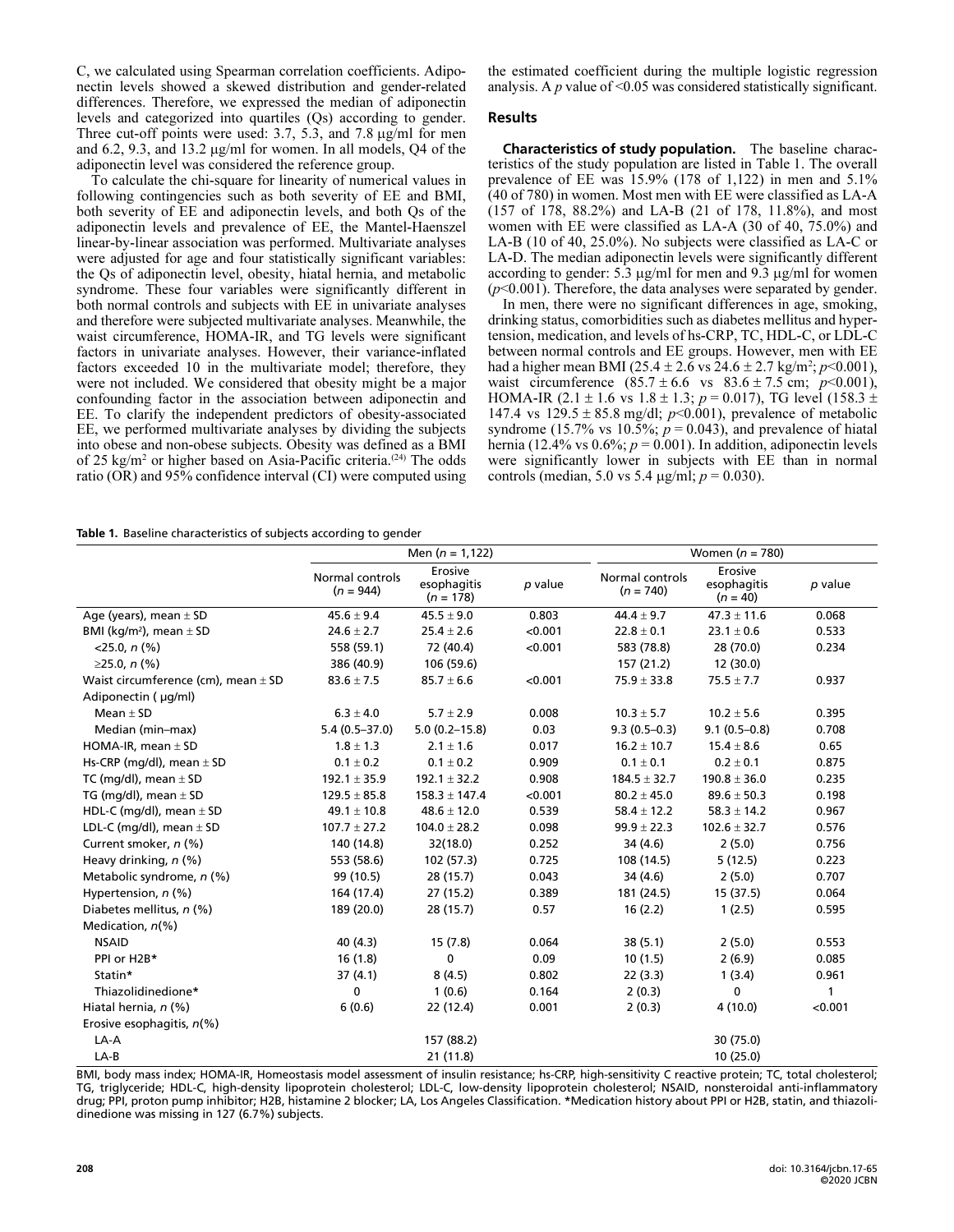Table 2. Correlation between adiponectin and other clinical variables

|                     | Men $(n = 1, 122)$ |         |          | Women $(n = 780)$ |
|---------------------|--------------------|---------|----------|-------------------|
|                     | r                  | p value | r        | p value           |
| Age                 | 0.078              | 0.009   | $-0.009$ | 0.78              |
| <b>BMI</b>          | $-0.183$           | < 0.001 | $-0.162$ | < 0.001           |
| Waist circumference | $-0.183$           | < 0.001 | $-0.17$  | < 0.001           |
| <b>HOMA-IR</b>      | $-0.211$           | < 0.001 | $-0.181$ | < 0.001           |
| Hs-CRP              | $-0.102$           | 0.005   | $-0.078$ | 0.066             |
| ТC                  | $-0.047$           | 0.116   | 0.059    | 0.999             |
| TG                  | $-0.234$           | < 0.001 | $-0.19$  | < 0.001           |
| HDL-C               | 0.207              | < 0.001 | 0.289    | < 0.001           |
| LDL-C               | $-0.015$           | 0.624   | $-0.043$ | 0.23              |

BMI, body mass index; HOMA-IR, Homeostasis model assessment of insulin resistance; hs-CRP, high-sensitivity C reactive protein; TC, total cholesterol; TG, triglyceride; HDL-C, high-density lipoprotein cholesterol; LDL-C, low-density lipoprotein cholesterol.



Fig. 2. Association between severity of EE and indicators of obesity. (A) In men, BMI significantly increased as the severity of EE increased (p<0.001; by linear-by-linear association). (B) However, this linear association was not found in women ( $\rho$  = 0.215; by linear-by-linear association). (C) In men, adiponectin levels significantly decreased as the severity of EE increased (p = 0.026; by linear-by-linear association). (D) However, this linear associa tion was not found in women ( $p$  = 0.473; by linear-by-linear association).

All women was divided into post-menopausal  $(\geq 50$  years old,  $n = 214$ , 27.4%) and pre-menopausal (<50 years old,  $n = 566$ , 72.6%) based on data that average age of natural menopause for Korean women is 49.7 year old. However, there were no significant differences in adiponectin levels between two groups ( $p =$ 0.125). In addition, there were no significant differences in any variable between normal controls and the EE groups except in the prevalence of hiatal hernia (0.3% vs 10.0%, respectively;  $p<0.001$ ).

Correlation between adiponectin and other clinical vari **ables according to gender.** The adiponectin level was negatively correlated with BMI, waist circumference, HOMA-IR, and TG level, but was positively correlated with the HDL-C level in both men and women. In only men, there was a weak positive correlation with age and a weak negative correlation with hs-CRP levels (Table 2).

Association between severity of EE and indicators of obesity. BMI significantly increased with the severity of EE in men (mean, 23.8 kg/m<sup>2</sup> for normal controls, 24.9 kg/m<sup>2</sup> for LA-A, and  $26.0 \text{ kg/m}^2$  for LA-B;  $p<0.001$  by linear-by-linear association), while adiponectin levels significantly decreased (median, 6.3  $\mu$ g/ml for normal controls, 5.7  $\mu$ g/ml for LA-A, and 4.6  $\mu$ g/ml for LA-B;  $p = 0.026$  by linear-by-linear association) (Fig. 2). However, this trend was not found in women. We classified all subjects as obese or non-obese to investigate whether obesity is a major confounder in the association between adiponectin and EE. The prevalence of EE decreased proportionally with increased Qs of adiponectin levels in the obese men (34.4, 32.0, 18.0, and 17.0% for Q1–Q4 of adiponectin, respectively;  $p = 0.048$  by linear-by-linear association) (Fig. 3). However, this trend was not found in non-obese men or in any women.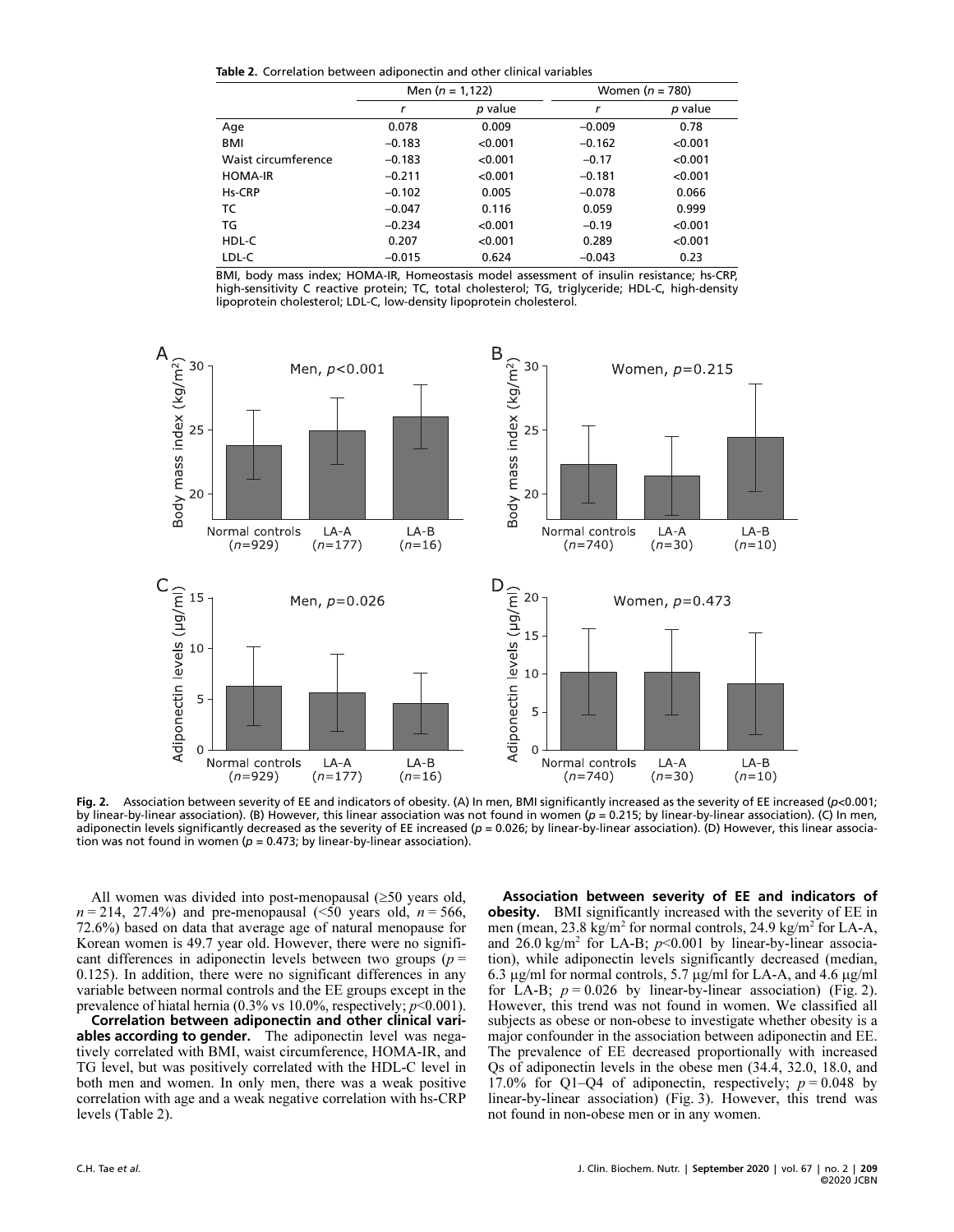

Fig. 3. Prevalence of EE according to Qs of adiponectin levels in obese and non-obese subjects. (A) The prevalence of EE decreased proportionally<br>with increased Os of adiponectin levels in the obese men (n = 0.048; by line with increased Qs of adiponectin levels in the obese men ( $p=0.048$ ; by linear-by-linear association). (B) However, this linear association was not found in non-obese men (p = 0.747; by linear-by-linear association). (C) In obese women, there was no linear association between prevalence of EE and Qs (p = 0.364; by linear-by-linear association). (D) In non-obese women, this linear association was not found (p = 0.924; by linear-by-linear association).

|          | Table 3. Multivariate analyses of independent predictors for erosive esophagitis |  |  |  |  |
|----------|----------------------------------------------------------------------------------|--|--|--|--|
| ________ |                                                                                  |  |  |  |  |

| Odds ratio       | 95% confidence interval | p value |
|------------------|-------------------------|---------|
|                  |                         |         |
|                  |                         |         |
| 1.79             | $1.12 - 2.88$           | 0.023   |
| 1.73             | $1.08 - 2.78$           | 0.021   |
| 1.49             | $0.91 - 2.43$           | 0.11    |
| 1.00 (reference) |                         |         |
| 2.34             | $1.70 - 3.31$           | < 0.001 |
| 27.4             | 10.70-70.50             | < 0.001 |
| 1.16             | $0.72 - 1.85$           | 0.532   |
|                  |                         |         |
|                  |                         |         |
| 0.99             | $0.32 - 3.14$           | 0.995   |
| 1.69             | $0.73 - 3.91$           | 0.223   |
| 0.86             | $0.37 - 2.02$           | 0.722   |
| 1.00 (reference) |                         |         |
| 1.41             | $0.65 - 3.02$           | 0.384   |
| 35.12            | 6.00-205.50             | < 0.001 |
| 0.93             | $0.20 - 4.27$           | 0.921   |
|                  |                         |         |

Qs, quartiles of adiponectin level.

Multivariate analyses of independent predictors for EE according to gender. To determine the independent predictors of EE, we performed multivariate logistic regression analyses according to gender (Table 3). The results showed that lower adiponectin levels were significantly predictors of EE in men. Using Q4 as the reference groups, Q1 ( $OR = 1.79$ , 95% CI = 1.12– 2.88;  $p = 0.023$ ) and Q2 (OR = 1.73, 95% CI = 1.08–2.78;  $p = 0.021$ ) of the adiponectin level were significantly associated with EE. In addition, obesity  $(OR = 2.34, 95\% \text{ CI} = 1.70 - 3.31;$  $p<0.001$ ) and hiatal hernia (OR = 27.40, 95% CI = 10.70–70.50;  $p<0.001$ ) were also strong predictors of EE. This was not the case for women, in whom only hiatal hernia was significantly associated with EE (OR = 35.12, 95% CI = 6.00–205.50;  $p<0.001$ ).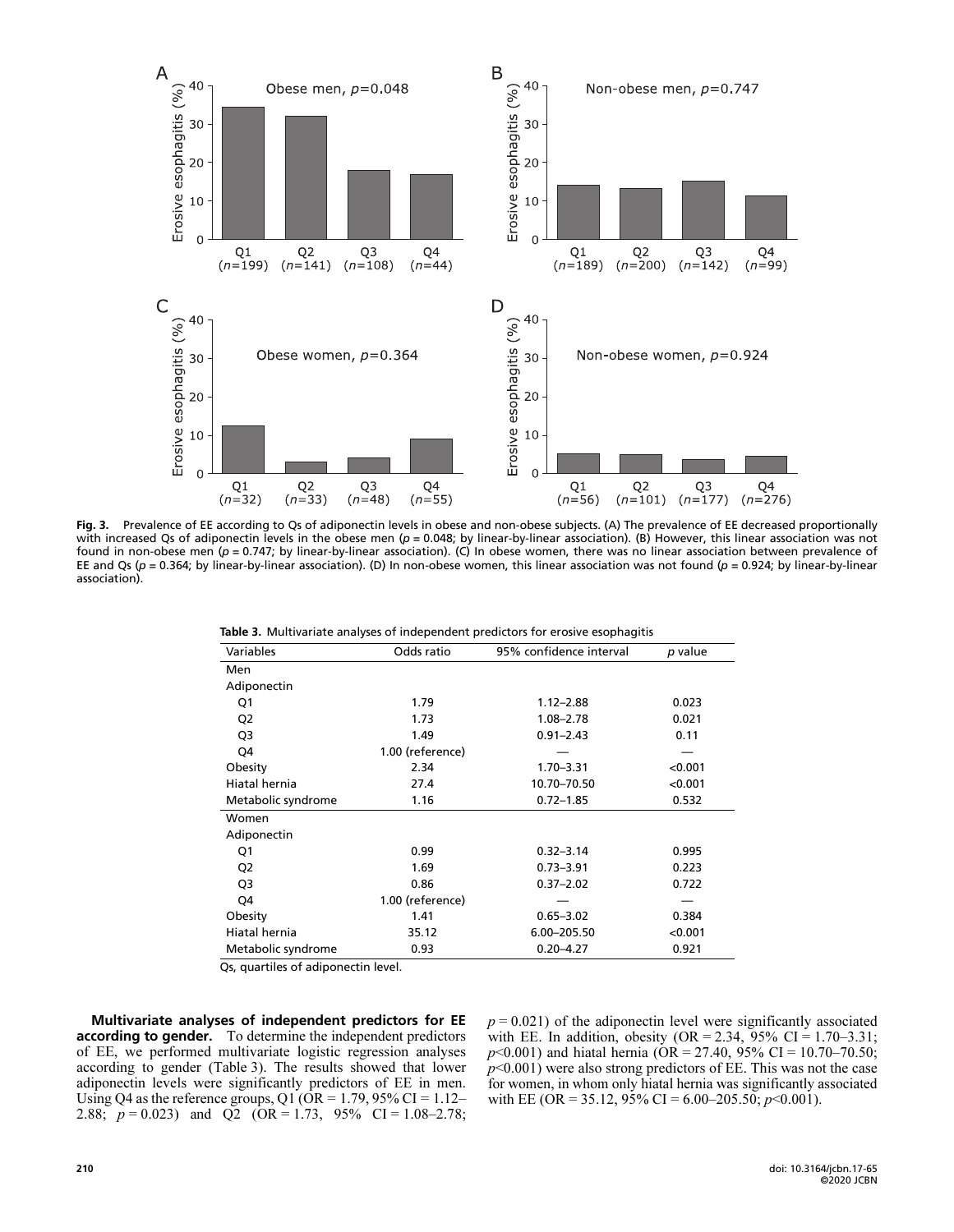| Model     | Variables          | Odds ratio            | 95% confidence interval | p value |
|-----------|--------------------|-----------------------|-------------------------|---------|
| Men       |                    |                       |                         |         |
| Obese     | Adiponectin        |                       |                         |         |
|           | Q1                 | 1.94                  | $1.04 - 3.60$           | 0.036   |
|           | Q <sub>2</sub>     | 2.1                   | $1.12 - 3.94$           | 0.021   |
|           | Q3                 | 1.28                  | $0.64 - 2.56$           | 0.486   |
|           | Q4                 | 1.00 (reference)      |                         |         |
|           | Hiatal hernia      | 18.47                 | $2.17 - 157.7$          | 0.008   |
|           | Metabolic syndrome | 1.3                   | $0.77 - 2.19$           | 0.323   |
| Non-obese | Adiponectin        |                       |                         |         |
|           | Q1                 | 1.65                  | $0.78 - 3.45$           | 0.188   |
|           | Q <sub>2</sub>     | 1.31                  | $0.63 - 2.75$           | 0.468   |
|           | Q <sub>3</sub>     | 1.72                  | $0.86 - 3.42$           | 0.124   |
|           | Q4                 | 1.00 (reference)      |                         |         |
|           | Hiatal hernia      | 29.04                 | 10.22-82.51             | < 0.001 |
|           | Metabolic syndrome | 0.68                  | $0.20 - 2.28$           | 0.527   |
| Women     |                    |                       |                         |         |
| Obese     | Adiponectin        |                       |                         |         |
|           | Q1                 | 2.57                  | $0.56 - 11.70$          | 0.224   |
|           | Q <sub>2</sub>     | 0.28                  | $0.02 - 3.53$           | 0.322   |
|           | Q <sub>3</sub>     | 0.61<br>$0.10 - 3.62$ |                         | 0.587   |
|           | Q4                 | 1.00 (reference)      |                         |         |
|           | Hiatal hernia      | 41.49                 | 2.54-677.35             | 0.009   |
|           | Metabolic syndrome | 0                     | 0                       | 0.998   |
| Non-obese | Adiponectin        |                       |                         |         |
|           | Q1                 | $\mathbf 0$           | $\mathbf 0$             | 0.989   |
|           | Q <sub>2</sub>     | 2.36                  | $0.94 - 5.97$           | 0.068   |
|           | Q <sub>3</sub>     | 0.93                  | $0.34 - 2.50$           | 0.88    |
|           | Q4                 | 1.00 (reference)      |                         |         |
|           | Hiatal hernia      | 41.28                 | 3.46-492.82             | 0.003   |
|           | Metabolic syndrome | 3.75                  | $0.74 - 19.16$          | 0.112   |

Qs, quartiles of adiponectin level.

Multivariate analyses of independent predictors of **obesity-associated EE.** To clarity the independent predictors of obesity-associated EE, we performed the multivariate logistic regression analyses of obese and non-obese subjects (Table 4). In obese men, Q1 and Q2 of adiponectin levels showed a significantly increased OR for EE using Q4 as the reference group  $(OR = 1.94, 95\% \text{ CI} = 1.04 - 3.60 \text{ for } Q1; OR = 2.10, 95\%$  $CI = 1.12 - 3.94$  for Q2) after adjusting for age, hiatal hernia, and metabolic syndrome. However, lower adiponectin levels did not predict EE in non-obese men. In all of obese and non-obese men, a hiatal hernia was a strong predictor of EE (OR = 18.47,  $95\%$ )  $CI = 2.17 - 157.7$  in obese men;  $OR = 29.04$ ,  $95\% CI = 10.22 - 82.51$ in non-obese men).

#### **Discussion**

Our results reveal the potential involvement of adiponectin in obesity-associated EE in men, thus confirming adiponectin deficiency as a humoral factor; this might be a unique characteristic in obese men with EE. This finding might also indicate that adiponectin protects against mucosal inflammation in the esophagus and that its deficiency could provoke mucosal inflammation and the development of EE in obese men.

Recent studies have shown that EE develops not only as a direct injury secondary to reflux of gastric acid into the distal esophagus, but also a result of stimulation of esophageal epithelial cells by chemokines, leaving to damage of esophageal tissues.(25,26) In EE, an inflammatory response occurs by both T-cell initiation and an increase in adipose tissue-derived inflammatory mediators such as IL-6, IL-8, IL-1 $\beta$ , TNF- $\alpha$ , and leptin.<sup>(26–29)</sup> Stepwise increase in the

expression levels of IL-8, IL-1 $\beta$ , and NF- $\kappa$ B have been found in a wide spectrum of patients including those with normal tissue, Barrett's epithelium, and adenocarcinoma.<sup>(26)</sup> Decreased levels of serum adiponectin were shown in patients with severe GERD evaluated by viodeoesophagography and these adiponectin levels correlated inversely with  $\overrightarrow{BMI}$ .<sup>(18)</sup> With respect to the antiinflammatory role of adiponectin, studies have shown that adiponectin levels are negatively associated with several inflammatory markers including IL-6 and CRP, but positively associated with some anti-inflammatory markers such as IL-10.(30-32) Previous studies have also shown that hs-CRP levels are highly correlated with levels of high molecular weight adiponectin.<sup>(33,34)</sup> Hs-CRP is an acute-phase marker of inflammation in cardiovascular events or metabolic syndrome.(28,35) Therefore, we checked the hs-CRP level as another mediator of inflammation in EE. Although there was a reciprocal association between adiponectin and hs-CRP, the correlation was weak and only present in men. The reason might be that most subjects had a mild form of EE, therefore, they did not develop an increase in systemic hs-CRP levels.

In theory, to inhibit esophageal inflammation, adiponectin secreted from visceral adipose tissues should bind to two types of adiponectin receptors in the esophagus: AdipoR1 and AdipoR2. Studies have demonstrated the presence of AdipoR1 and AdipoR2 in both Barrett's esophagus and normal esophagus.<sup>(36,37)</sup> It was confirmed that adiponectin receptors were downregulated in Barrett's esophagus compared to normal squamous epithelium from the same patients. In addition, lower expression of adiponectin receptors was observed in morbidly obese controls.<sup>(37)</sup> Therefore, obesity-associated stimuli might regulate the expression of adiponectin receptors as well. However, given the limited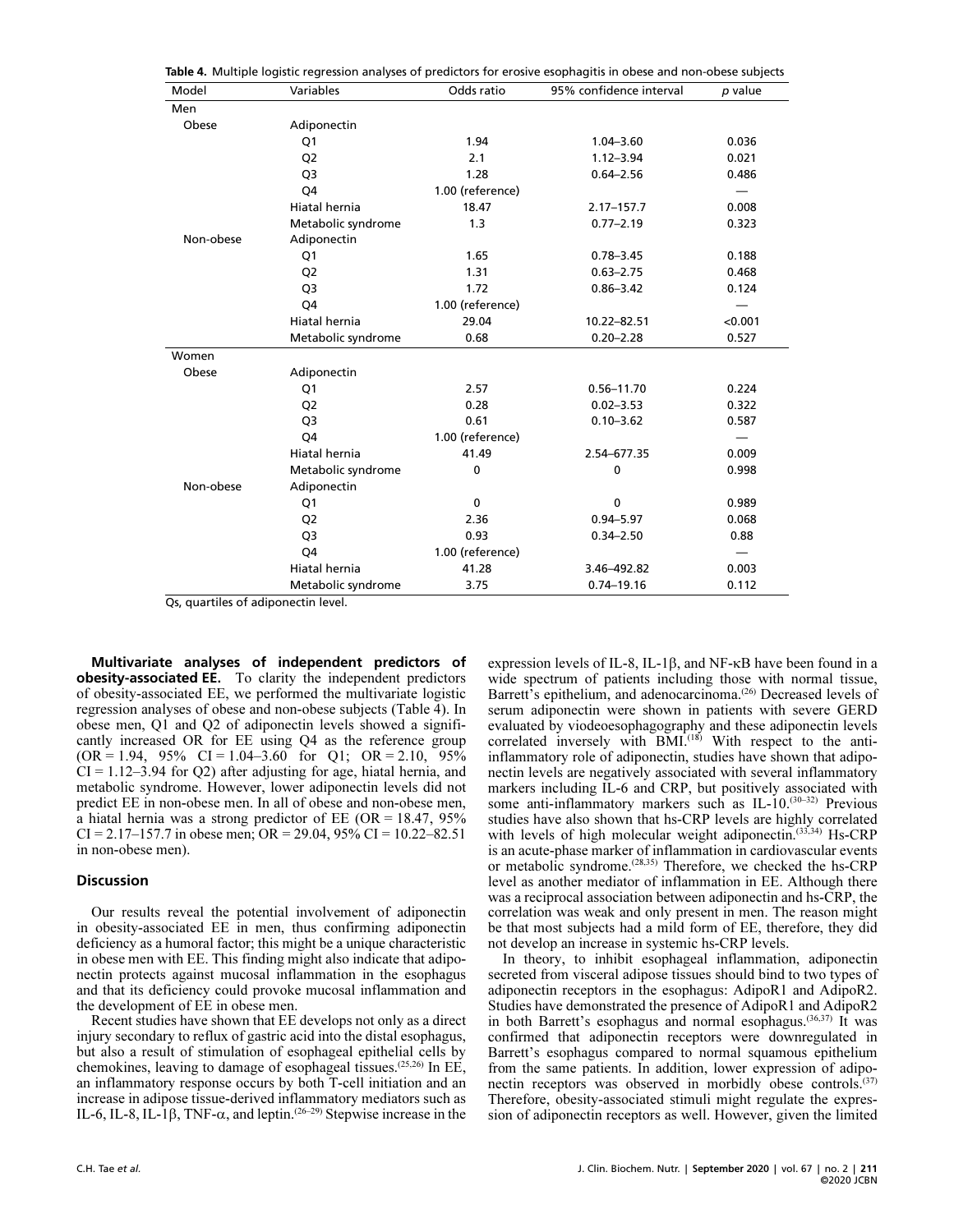number of studies, little conclusive evidence exists regarding adiponectin receptors in obesity-associated EE. In addition, we confirmed the strong relationship between GERD and mechanical change, which has traditionally been considered to have a role in pathophysiology of GERD. In men, OR of hiatal hernia for EE was relatively higher than that of adiponectin. In women, hiatal hernia remained the strong risk factor for EE. Adiponectin was not risk factor for EE in women. Therefore, serum adiponectin level might play a minor role in the development of EE, not major role alike hiatal hernia.

Considering the role of adiponectin in pathophysiology of EE, either adiponectin supplement or various dietary components increasing the concentration of adiponectin could possibly provide the novel treatment option for proton pump inhibitor-refractory GERD. Based on our results, we could expect to achieve greater effect among obese men with EE. So far, there was no study whether either adiponectin supplement or various dietary components increasing the concentration of adiponectin improve the EE or not. However, several epidemiologic and intervention studies have demonstrated the increasing adiponectin concentration after the intake of polyunsaturated fat, eicosapentaenoic acid, and  $\omega$ -3 supplements. $(38-42)$  Further researches about the efficacy of adiponectin supplements or various dietary components increasing the concentration of adiponectin on EE seem to be needed.

We identified gender-specific differences in the adiponectin levels in EE. One study that reported decreased adiponectin levels in patients with EE only included men, and other studies have also reported significant negative correlations of adiponectin levels in small samples and mixed-gender populations with EE.(19,20) In the present study, we stratified the analyses by gender and found strikingly different patterns of association. Normal adiponectin levels of women were significantly higher than those of men; additionally, the levels were significantly different among patients with EE according to gender, decreasing with an increase in EE severity only in men. This gender-dependent difference in adiponectin has also been observed in metabolic syndrome, diabetes mellitus, anxiety disorder, sleep disorder, and cardiovascular disease.<sup>(43-46)</sup> This difference could be due the higher levels of high-molecular-weight adiponectin in women, the gender-specific haplotype of the adiponectin gene, or the different fat distributions of men and women; men trend to have a central fat distribution, while women tend to have a peripheral fat distribution.<sup>(47–49</sup>) Other data support the idea that testosterone has a direct suppressive effect on adiponectin secretion.<sup>(50)</sup> For example, deceases in testosterone with castration are associated with high adiponectin levels. Testosterone treatment in castrated mice also reduces adiponectin levels.(51) Similarly, a study included both menopause women and old men demonstrated that genderhormone such as testosterone and bioavailable estradiol concentration was each associated with adiponectin. This gender hormone–adiponectin association was true for both men and women after adjusting multiple variables.<sup> $(51,52)$ </sup> However, before discussing these gender-differences of adiponectin levels, we should confirm enough samples in both gender for generalization of gender-difference in adiponectin levels. In our study, the population size of women was smaller than that of men. The underlying mechanisms of the gender-related differences in adiponectin

#### References

- 1 Nadaleto BF, Herbella FA, Patti MG. Gastroesophageal reflux disease in the obese: pathophysiology and treatment. Surgery 2016; 159: 475–486.
- 2 Wu YW, Tseng PH, Lee YC, et al. Association of esophageal inflammation, obesity and gastroesophageal reflux disease: from FDG PET/CT perspective. PLoS One 2014; 9: e92001.
- 3 Cai N, Ji GZ, Fan ZN, et al. Association between body mass index and erosive esophagitis: a meta-analysis. World J Gastroenterol 2012; 18: 2545– 2553.

levels require further investigation, and the implications of these mechanisms in the initiation and progression of EE must be better characterized in men and women.

This study had several strengths. First, GERD itself is a heterogeneous disease entity, and various risk factors such as obesity, gender, smoking, and alcohol use might function as confounders. Therefore, we enrolled homogeneous subjects with endoscopically diagnosed EE. We also considered various risk factors in our data analyses. Second, previous studies had poor power because of small sample sizes. However, we had higher power because of our larger sample. Third, adiponectin level shows a skewed deviation, and the normal ranges varied according to gender. Therefore, we used the log-transformed values of adiponectin and stratified them by gender. This may be one of the most important points of GERD and adiponectin studies.

However, there were also some limitations. First, the subjects were obtained from a health-screening program. Therefore, most subjects had mild EE, and the impact of adiponectin on obesityassociated EE might have been underestimated. Second, there are potential confounders at different levels of the causal chains linking obesity to GERD, including mechanical determinants, induvial behavioral factors, hormonal and metabolic disturbances. However, we didn't full adjustment for potential confounders due to our cross-sectional design. Therefore, we can't exclude the possibility that adiponectin is a simple innocent bystander for EE. Prospective studies are needed with appropriate control of potential confounding variables.

In conclusions, the present study demonstrated the potential link between adiponectin and obesity-associated EE. Our data suggests that not only mechanical cases generally accepted as main role for the development of GERD, but also humoral changes such as adiponectin levels might be partially related to development of EE. Our data suggests that underlying mechanisms of EE may be related not only to mechanical causes but also to humoral causes such as adiponectin levels. However, how adiponectin signaling regulates inflammation in EE remains unclear. A better understanding of this mechanism might also be helpful to prevent EE and progression of the complications of EE, such as Barrett's esophagus and esophageal adenocarcinoma.

#### Author Contributions

HKJ designed and integrated the research. HKJ and SHJ were involved in patient recruitment, and gaining ethical approval. HKJ and CHT were involved in analyses and interpretation of data. CHT wrote the first draft of the manuscript. All authors reviewed, edited the manuscript, and approved the final version of the manuscript.

### Acknowledgments

This study was funded by grant (10526) from the Seoul City and R&D program, Korea.

### Conflict of Interest

No potential conflicts of interest were disclosed.

- 4 Hampel H, Abraham NS, El-Serag HB. Meta-analysis: obesity and the risk for gastroesophageal reflux disease and its complications. Ann Intern Med 2005; 143: 199–211.
- 5 Corley DA, Kubo A. Body mass index and gastroesophageal reflux disease: a systematic review and meta-analysis. Am J Gastroenterol 2006; 101: 2619-2628.
- 6 De Groot NL, Burgerhart JS, Van De Meeberg PC, de Vries DR, Smout AJ, Siersema PD. Systematic review: the effects of conservative and surgical